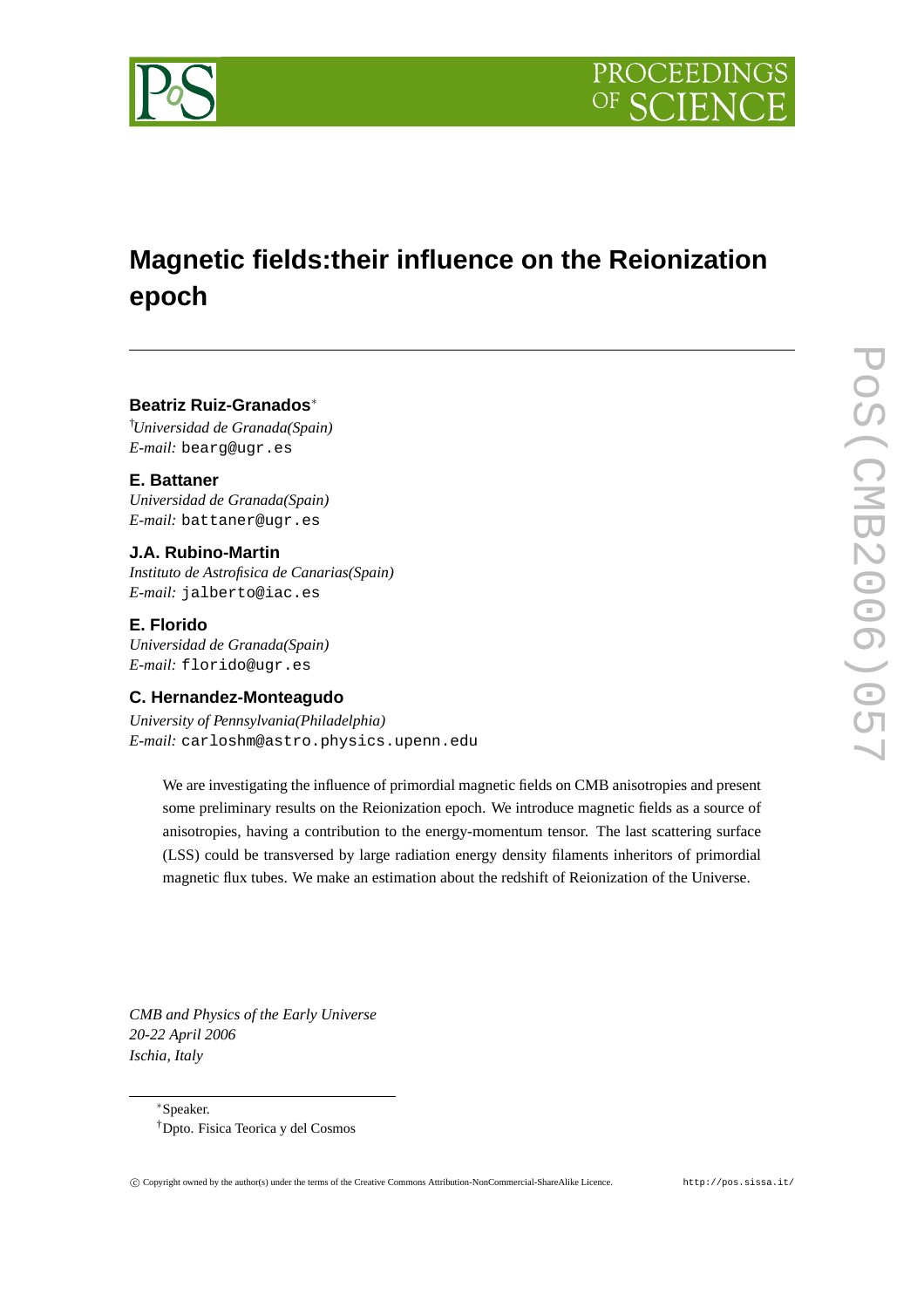## **1. Introduction**

Many works have been presented to explain the early reionization found by WMAP. The last 3-year results show a more accurate value but far from the early accepted optical depth of the Reionization epoch.

In this work we propose an alternative outline in which we obtain an approximated value for the Reionization epoch taking into account primordial magnetic fields as an additional effect producing the seed of large-scale structure.

We present a theoretical framework in which we obtain a set of perturbed equations in real space which enable us to estimate the redshift of Reionization epoch.

#### **2. Magnetic fields at Radiation Era**

We follow the obtained results in previous papers by Battaner, Florido, Jimenez-Vicente (1996) and Florido and Battaner (1997), now extended to include CDM and dark energy.

Our first hypothesis is that primordial magnetic fields were created at Inflation. We consider the Universe as a relativistic multicomponent fluid composed by photons, CDM particles, dark energy and magnetic fields.

To obtain a set of linear perturbed equationsin the synchronous gauge we consider a fluctuation of  $g_{\mu\nu}$  and of all other thermodynamics parameters of all components. In particular p, the radiation pressure,  $\varepsilon$ , the energy density of radiation,  $U_{\mu}$ , the velocity of the photonic fluid,  $U'_{\mu}$ , the velocity of the CDM fluid and  $\rho$ , the density of CDM particles.

Let us write every component of the energy-momentum tensor for each component:

• Photons:

$$
\tau_{\mu\nu} = pg_{\mu\nu} + 4pU_{\mu}U_{\nu}
$$

• CDM:

$$
\tau_{\mu\nu}=\rho_{CDM}U_{\mu}^{'}U_{\nu}^{'}
$$

• Dark Energy:

$$
\tau_{\mu\nu}=\frac{\Lambda}{8\pi}g_{\mu\nu}
$$

• Magnetic Fields:

$$
\tau_{\mu\nu} = diag\{\frac{B^2}{8\pi}, \left(\frac{\langle B^2 \rangle}{24\pi}R^{-2}\right), \left(\frac{\langle B^2 \rangle}{24\pi}R^{-2}\right), \left(\frac{\langle B^2 \rangle}{24\pi}R^{-2}\right)\}
$$

*Set of equations (in real space):* We obtain perturbed motion and energy equations using  $\tau^{\mu\nu}{}_{;\mu}=0$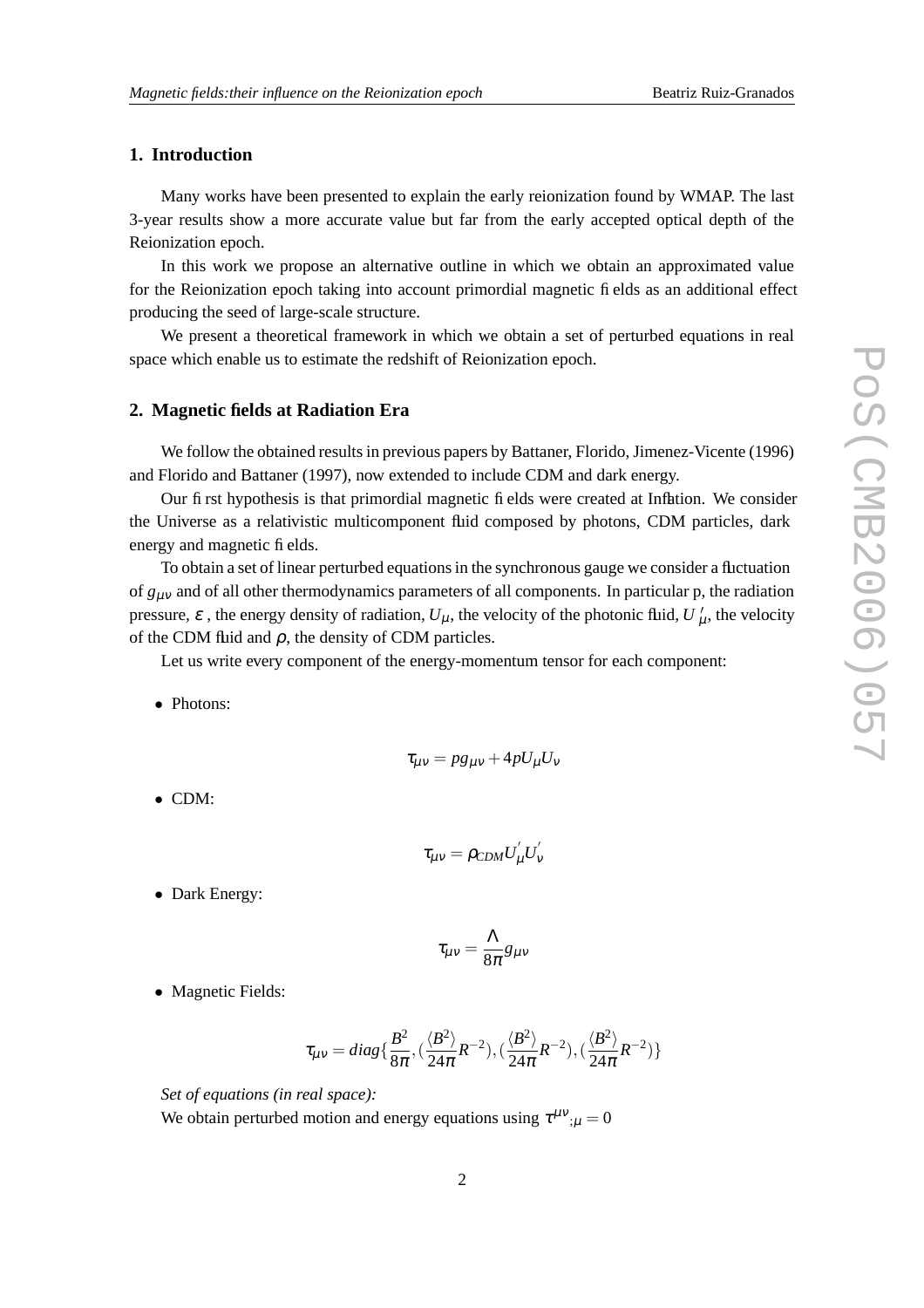• Equation of energy balance for photons, dark energy and magnetic fields:

$$
\frac{\Lambda}{4\pi} \frac{\dot{a}}{a^3} h + 3 \frac{\partial \delta p}{\partial t} + 4p \nabla \cdot \vec{u} + \frac{2p}{a^2} \frac{\partial h}{\partial t} + 12(\delta p) \frac{\dot{a}}{a} - 4p \frac{\dot{a}}{a^3} h + \frac{\partial}{\partial t} \left( \frac{B^2}{8\pi} \right) + 4 \frac{\dot{a}}{a} \left( \frac{B^2}{8\pi} \right) = 0
$$

• Equation of energy balance for dark matter:

$$
\frac{\partial \delta \rho}{\partial t} + \rho \nabla \cdot \vec{u'} + \frac{\rho}{2a^2} \frac{\partial h}{\partial t} + 3(\delta \rho) \frac{\dot{a}}{a} - \rho \frac{\dot{a}}{a^3} h = 0
$$

• Equation of motion for photons, dark energy and magnetic fields:

$$
\frac{\partial}{\partial t}(4pa^5\vec{u}_i) + a^3 \left[ \nabla \left( \delta p + \left( \frac{B^2}{8\pi} \right) \right) - \frac{1}{4\pi} \vec{B} \cdot \nabla \vec{B} \right] = 0
$$

• Equation of motion for dark matter:

$$
\frac{\partial}{\partial t} 4 \rho^5 \vec{u'}_i = 0
$$

• Einstein's equations: component  $\delta R_{0i}$ :

$$
\frac{\partial}{\partial t}\left(\frac{h_{ij}}{a^2}\right) + 64\pi a^2 p u_i + 16\pi p u'_i = 0
$$

• Einstein's equations: component  $\delta R_{00}$ :

$$
\frac{\partial^2 h_{ii}}{\partial t^2} - 2\frac{\dot{a}}{a} \frac{\partial h_{ii}}{\partial t} + 2\left(\frac{\dot{a}^2}{a^2} - \frac{\ddot{a}}{a}\right)h_{ii} + 16\pi a^2 \delta \rho + 48\pi a^2 \delta p + 2a^2 B_i B_i = 0
$$

where a is the cosmological scale factor and h is  $h_{ii}$  the "trace" of the perturbed metric ( $h_{\mu\nu}$  =  $g_{\mu\nu} - \eta_{\mu\nu}$ ) and  $u_i$  and  $u'_i$  are the perturbed velocities of photon fluid and CDM particles respectively.

#### **3. Redshift of Reionization and Primordial Magnetic Fields**

The influence of magnetic fields on the Reionization epoch has been considered by Sethi and Subramanian (2004) taking the effects of ambipolar diffusion and generating decaying MHD turbulence into account. We have considered here another complementary approach: Primordial magnetic fields produce a higher energy density in superhorizon filaments, thus enhancing galaxy formation. We assume that when the density in these huge filaments reaches a critical value the formation of galaxies takes place in the way explained by current CDM models.

In the Radiation era we can neglect the contribution of dark energy and CDM.

Introducing linear perturbations, we obtain the following equation for the evolution of the density perturbation: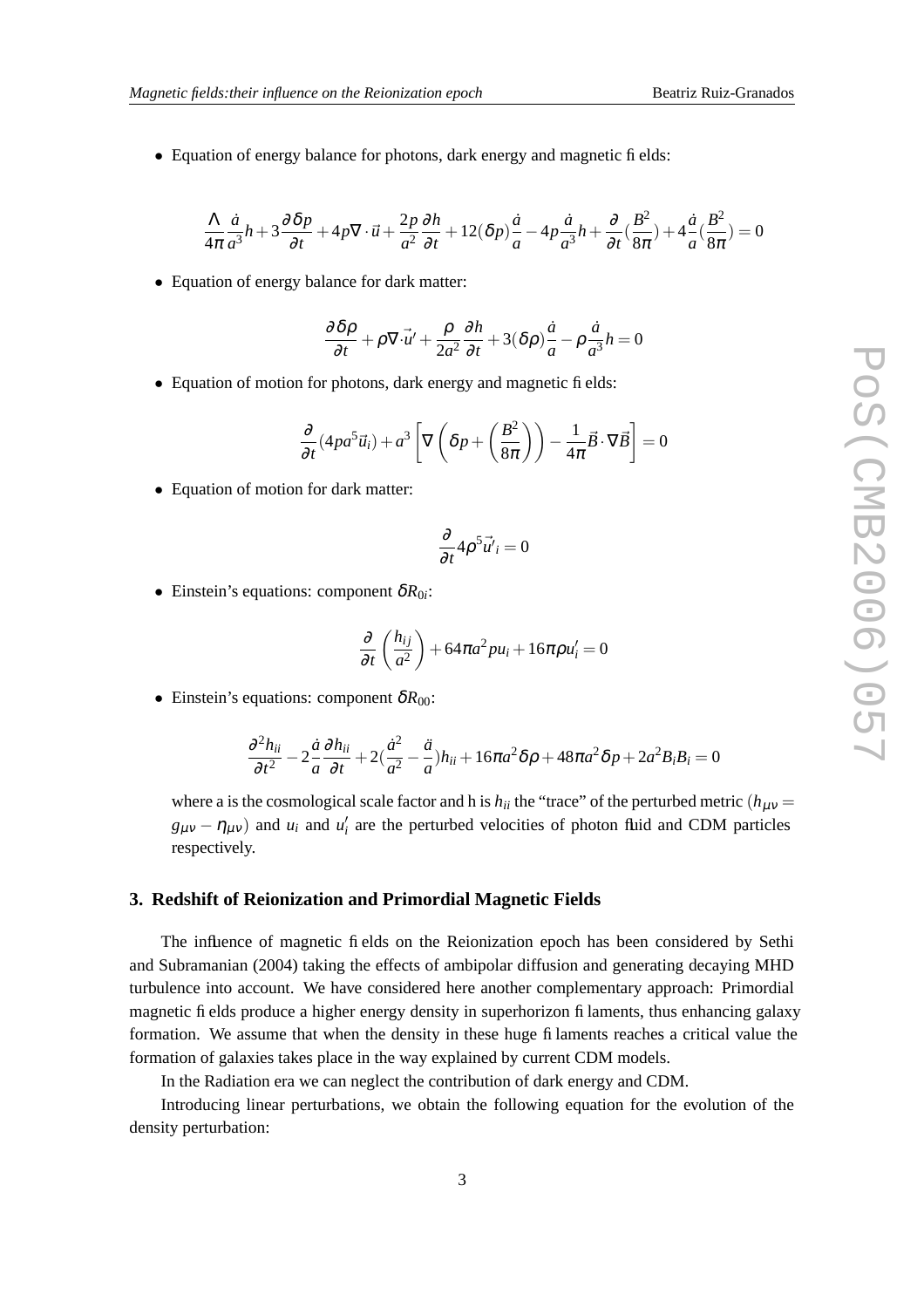$$
\ddot{\delta} - \delta - X + \frac{1}{3}e^{-\tau}\nabla'^{2}\delta + 2e^{-\tau}m = 0
$$

where:

δ is the relative energy density contrast, defined as  $\delta \varepsilon / \varepsilon$ , where  $\varepsilon$  is the energy density and  $\delta \varepsilon$  is the difference between its value within the filamentary inhomogeneity and its mean value in the Universe.

 $\tau$  is defined as  $\tau = ln \frac{t_{equality}}{t}$ *t*  $\nabla'$  is the nabla operator in spatial comoving coordinates  $X = \frac{B_0^2}{24\pi p}$  $m=-\frac{1}{2}\nabla\cdot\left(\frac{2}{3}\right)$  $\frac{2}{3}\vec{n}-\nabla^{\prime}X$ where  $\vec{n} = -\frac{\vec{B_0} \cdot \nabla' \vec{B_0}}{4 \pi n_0}$  $\frac{1}{4\pi p_0}^{0\cdot \mathbf{V}' B_0}+3\nabla'X$  $B_0$  is the comoving field strenght

## *Assumptions and approximations:*

Just for huge filaments larger than the horizon along the Radiation Era, initial value and homogeneity boundary conditions give for the density perturbations a very simplified expression:

$$
\delta=-X+\tfrac{1}{2}\tfrac{X+\delta_i}{t_i}t
$$

where the subindex i means values at some unespecified magnetogenesis time *t<sup>i</sup>* . This solution is valid up to the Recombination epoch. After recombination, the evolution of  $\delta$  is considered to be proportional to  $t^{2/3}$ .

### **4. Conclusions**

It is found that **the Reionization time** in presence of primordial magnetic fields  $t_M$  is **shorter than the classical Reionization time**  $t_c$  **in absence** of **them**, as given by the approximated formula:

(1)

$$
t_M = \left(\frac{1}{1+x}\right)^{2/3} t_c
$$

where the parameter  $x = \frac{X}{\delta}$  $\frac{x}{\delta_i}$  gives the relative importance of magnetic fields compared with energy density perturbation at  $t_i$ . We also show in figure 1 that this simplified model predicts a linear relation between the reionization redshift when magnetic fiedls are included in the calculation, *z<sup>M</sup>* and the parameter x indicating the relative importance of primordial magnetic fields initially. This relation is:

(2)

$$
z_M = (1 + z_c)x + z_c
$$

where  $z_c$  is the Reionization redshift without including magnetic fields. See figure.

Then, we obtain an estimation of the order of magnitude of the Reionizaion redshift for a comoving magnetic field strenght  $B_0 = 10^{-8}$  Gauss. Using (2) and assuming that  $z_c \approx 10$  and  $\delta \approx 3.3 \cdot 10^{-5}$  we obtain a  $z_M \approx 13.7$ .

We conclude that in the presence of primoridal magnetic fields the Reionization of the Universe could take place before.